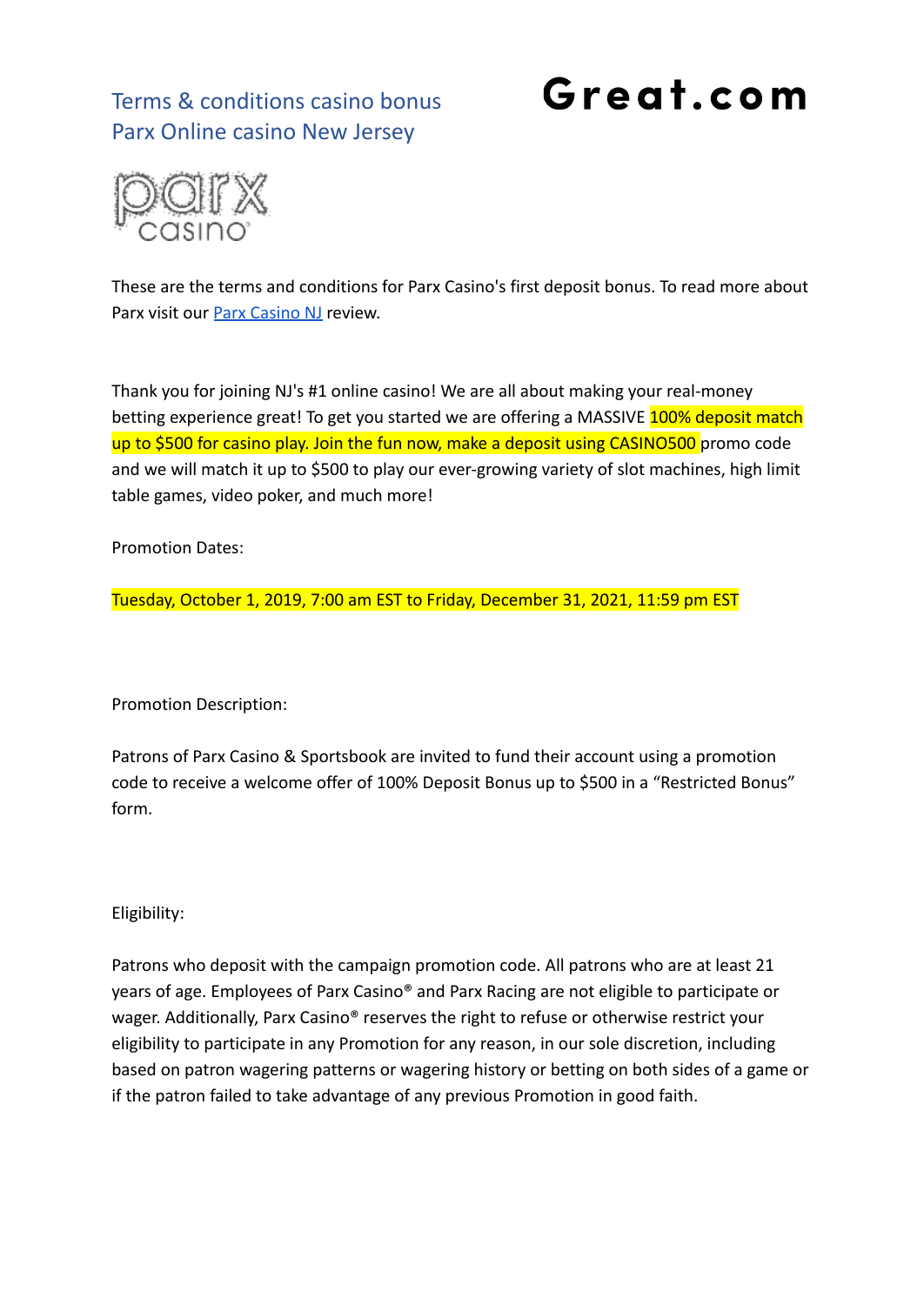## Terms & conditions casino bonus Parx Online casino New Jersey

Great.com

Registration Procedures:

Complete a successful Parx casino online deposit of \$10 or more using CASINO500 promotion code

Limitations on Participation:

1. Must be physically located in New Jersey to use the bonus and wager on a device

2. Cannot be on the New Jersey Division of Gaming Enforcement Self Exclusion or State Exclusion lists to participate in this campaign or wager online

- 3. Your use of this Service is governed by the laws of the State of New Jersey
- 4. Bonus rounds on any slots games do not count towards the wagering requirements
- 5. Must use CASINO500 promotion code to be eligible for the welcome offer
- 6. 1 (One) offer per player
- 7. Must be 21 or older to gamble

Wagering Requirements:

- 1. 100% Deposit Bonus up to \$500 (Pre Wager Bonus)
- 2. "Restricted Bonus" funds are immediately credited to the account

3. "Restricted Bonus" must be used in 30 days from the date it was awarded

4. "Restricted Bonus" will expire and be forfeited if the Patron does not login to their account for 30 days. See Cancellation Rules for how funds are released

5. Patrons who wish to "Opt-out" of participation in a promotion can contact our Customer Service team at njsupport@parxcasino.com or via live chat on nj.parxcasino.com and request to "Opt-out" of the promotion. Patrons who "Opt-out" will forfeit their "Restricted Cash" (from winnings) and "Restricted Bonus." Only un-wagered "Cash" will be released to their account

6. Patrons whose bonus has expired will also forfeit their "Restricted Cash" (from winnings) and "Restricted Bonus" with only un-wagered "Cash" released to their account

7. The first deposit amount must be wagered twenty times (20X) before the "Restricted Bonus" is converted to "Cash." For example, in order to convert the \$100 "Restricted Bonus" to "Cash," a Patron must first wager \$2,000 on slot games (20 x \$100) to convert to "Cash."

8. "Restricted Bonus" funds can only be used for online casino wagering and cannot be used for sports betting or retail casino play